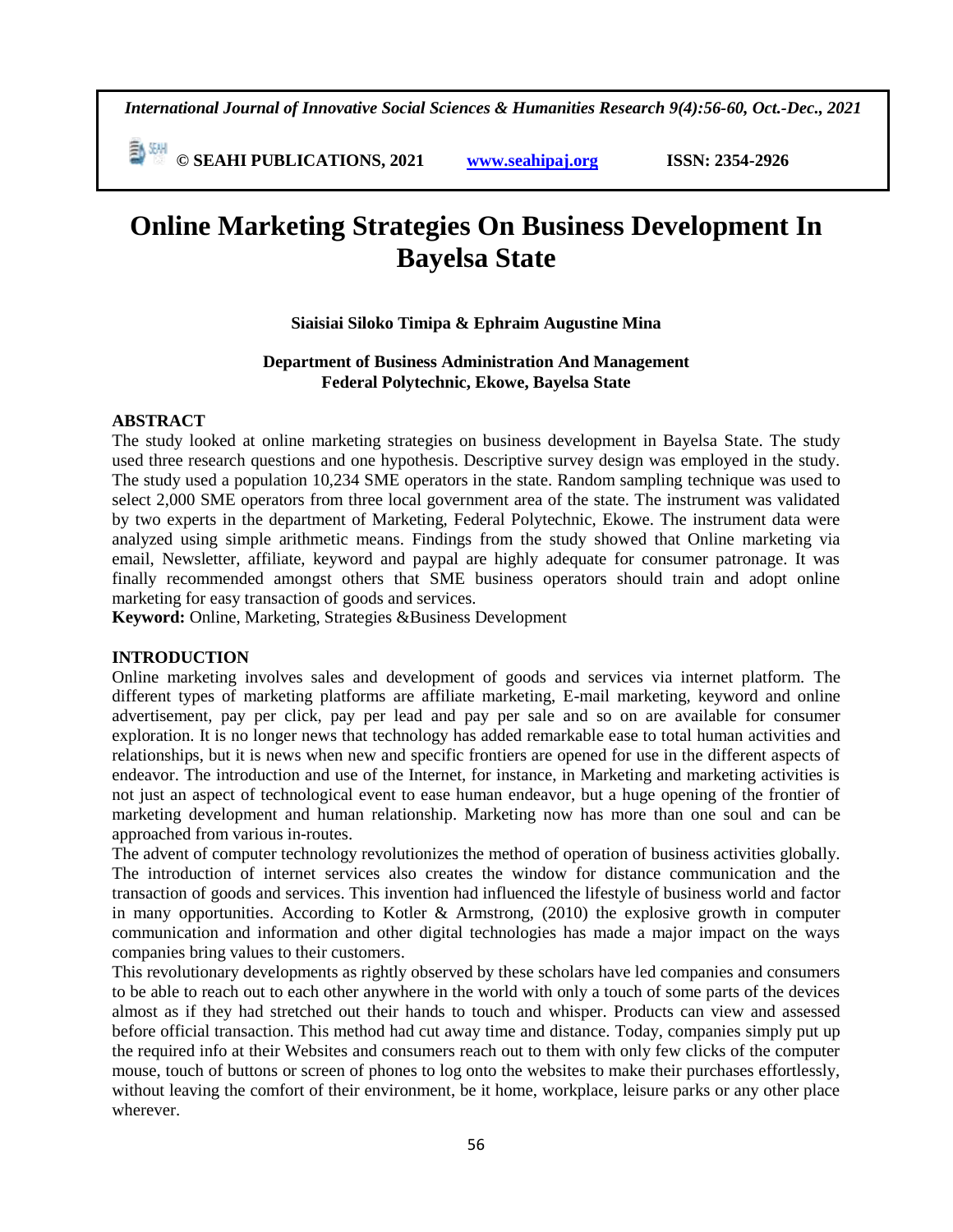Advertisement pattern via online marketing becomes easier. Payment is more effective and a little bit effortless. Shoppers do not have to experience the inconveniences of taking associated risks of travelling to the market places as in the traditional marketing system; they interact directly with sellers over the internet and goods purchased over the internet are delivered to the required location. The huge expenditure of energy and associated stress in the totality of traditional marketing has greatly reduced if not eliminated completely, in many cases. The whole invention and practice has greatly impacted on the global marketing landscape and the growth of users has wonderfully and rapidly penetrated the globe.

It is noticed that many professionals wonder at the explosive nature of the internet and enveloping almost all corners of the world. Kotler and Armstrong (2010) as marketing professionals posted that "the most dramatic new digital technology is the internet", whose users growth from 1.2 billion in 2010 has hit an estimated 3.4 billion by 2015, concluding that "the technology boom is providing exciting new opportunities for marketers." Because of the observable rapid growth in the use of the internet, marketers have cashed in to make it a means of reaching its customer and so effectively been used. This has made online shopping the fastest growing form of marketing and the world a global market for all countries. Nigeria as a marketing participant and its teaming population is not left out.

Nigeria, unfortunately is classified among the developing countries, but has a large consuming population, so this author is triggered to find out where Nigeria is, in terms of their participation in or embracing online shopping; when was online population introduced into Nigeria, what is the level of absorption or penetration of the Nigerian consumers; who are the users considering gender, age, education and income group. These are areas which shall be examined. But it is worthwhile to give the reader a clear understanding of what Online Shopping is, before discussion on the areas on focus.

The Nigerian markets still have the potential to grow beyond what it is today. The mass education and orientation program of had not creped deeply into the system to trigger mass exploration of e-business transaction.

#### **Literature Review**

#### **E-market system in Nigeria**

The complete digital of Nigerian market is still at the developmental stage. Nigeria has the largest population of black race in the world and can be identified as a huge market for business patronage in the world. Nigeria with over 186 million people is the largest market in Africa. It is envisaged that by 2030, one in every six African will be Nigerian and Nigeria will have one of the largest economies in the world. This implies a huge dominance factor in Nigerian consumption level. Before 2016, Nigeria was seen as Africa's second largest economy and its Gross Domestic Product (GDP) was \$263 billion. Report by World Bank and Euro monitor International has it that Nigeria's middle class rose by 28% and its GDP based on purchasing power has increased by 21.67% in the last four years. Today, it is seen as Africa's largest economy. With this green market background, this research believes that only a not-so-wise investor would not want to invest in Nigeria, even in the phase of some challenges.  $\frac{1}{2}$  . The Music music system in Nigeria

Nigeria market still lies within the embrace of local mobilization and sales of goods and services. Most areas are not assessable to good internet network system. There is low percentage of internet users especially the local SME operators. In the early years after the launch of the internet, some Nigerians mainly in the Diaspora started using the PayPal and others at home followed, only to be shocked by the closure of PayPal in 2005 for reasons related to Cyber fraud. PayPal did not only close all Nigerian accounts but also refused registration of any new account that was traced to a Nigerian IP address. However in 2014 it revoked that policy and arrangement, and re-entered the Nigerian online market and is doing well now.

Record show that Ecobank was the first to launch an internationally accepted Credit card (Ecobank MasterCard) in 2004. Other banks like Zenith, GTB, UBA, etc. followed later. This provided consumers in Nigeria the medium to make purchases online overseas. Sadiq-Mabeko, O. (2016). This scholar believes that , the turning point" was the report of survey of Master card World wide of June 11, 2012 which showed that 92% of Nigerians who took part in the survey indicated a positive attitude towards use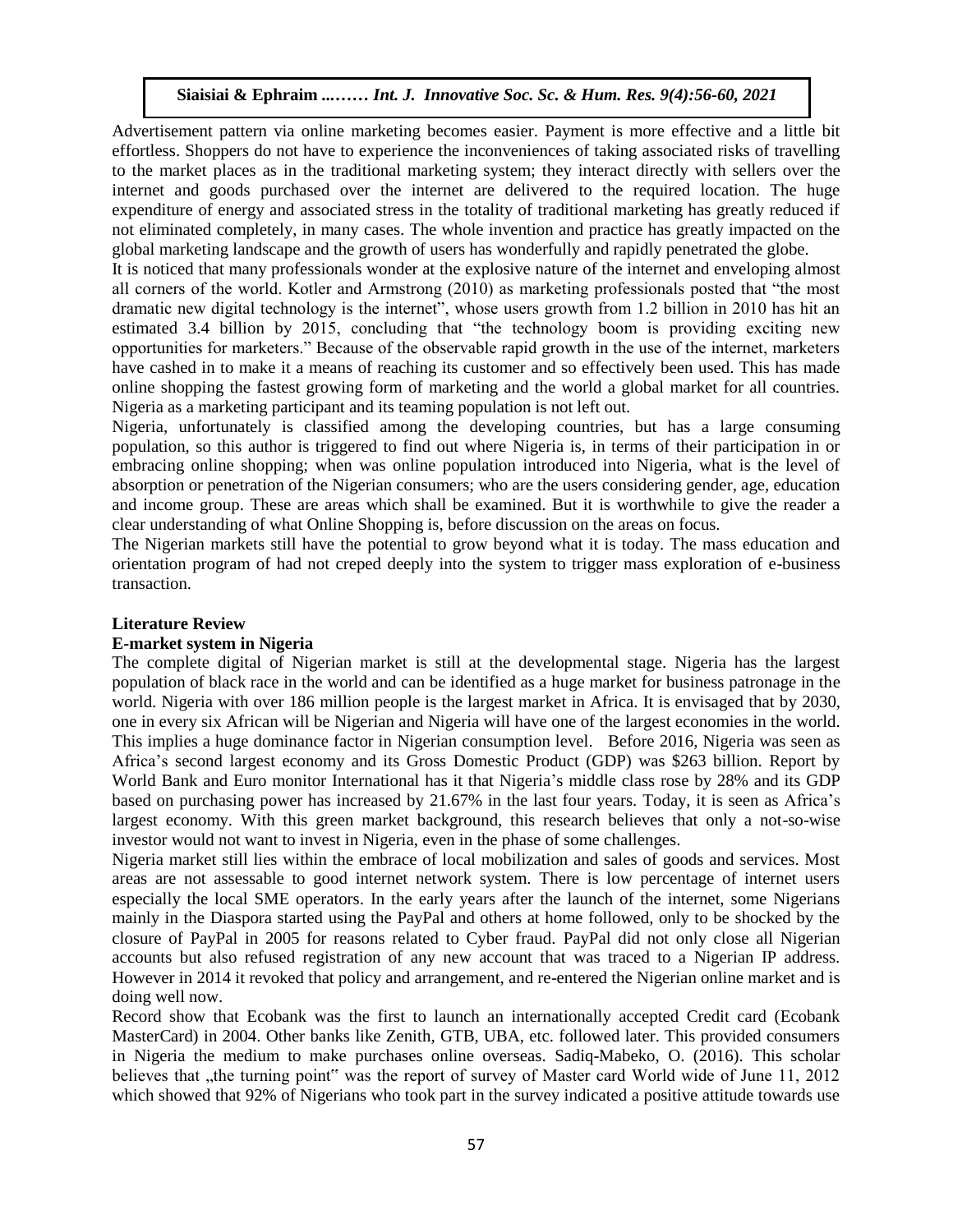of online shopping. It also indicated that 52% of the Nigerians who had shopped online in the last three months before the survey said they will continue to shop online within the next six months. With this report this write-up is tempted to believe an enticingly perfect foundation was laid for Online shopping in Nigeria.

Online shopping in Nigeria by local stores may have started with the operation by Fouani Nigeria Ltd, as a distributor of LG Electronic products in 2011. However, on July 3, 2012, a truly online store in the name of Jumia was launched, initially with the name, Kasuwa, a Hausa word meaning Market. It later changed its name to Jumia till date. Konga.com, DealDey, and many others were also launched in the same year. (Sadiq-Mabeko O. 2016). Though there are claims that there are over 200 Nigerian online stores in the net, a research report has listed 158 of them, with a visit to more than 70% of them to ascertain their genuineness, without their knowing the motive.

There is therefore the need to see the effect of online marketing strategies on business development in Bayelsa State.

#### **Purpose of the Study**

The study is aimed at assessing online marketing strategies on business development in Bayelsa State. Specifically, the study intends to:

- 1. Find out how adequate online marketing via email is good for consumer patronage.
- 2. Find out how adequate online marketing via newsletter is good for consumer patronage.
- 3. Find out how adequate online marketing via keyword advertising is good for consumer patronage.
- 4. Find out how adequate online marketing via affiliate marketing is good for consumer patronage.
- 5. Find out how adequate online marketing via pay per sale is good for consumer patronage.

#### **Research Questions**

The following research questions were adopted and used for the study:

- 1. How adequate do online marketing via email good for consumer patronage.
- 2. How adequate do online marketing via newsletter good for consumer patronage.
- 3. How adequate do online marketing via keyword advertising good for consumer patronage.
- 4. How adequate do online marketing via affiliate marketing good for consumer patronage.
- 5. How adequate do online marketing via pay per sale good for consumer patronage.

#### **METHODS**

The descriptive survey design was employed in the study. The researchers developed an instrument titled "Online Marketing Strategies for Business Development" (OMSBD). The instrument is a four point rating scale consisting of Highly Adequate (HA), Adequate (A), Moderately Adequate (MA) and Not Adequate (NA). The response options were weighed as 4, 3, 2 and 1 respectively.

The questionnaire items were subject to validation by two experts in the department of Marketing, Federal Polytechnic, Ekowe. The experts checked the language content of the items checked the language content of the questionnaires and the necessary online marketing sites. Their corrections and observations were effected before distribution to the field.

Marketing platforms were created to enable business operators to access various online marketing sites such as group Facebook page, Jumia, Konga, Ibay and Ali Express. A collective Facebook group was created to invite various business men and women in Bayelsa Metropolis.

The Bayelsa online marketing platform (www Bayelsa online market) was explored and was used to access the traffic in marketing and purchasing of items within the state. The online marketing platform has existed for more than two years in the state. The marketing platform advertises goods ranging from homes, kitchen utensils, electronics, and so on. The online site has over two hundred thousand followers linked to face book accounts, twitters, emails, LinkedIn and so on.

The questionnaires were developed and distributed to the eight local governments in Bayelsa State. But more of the instrument was administered in Yenegoa local government area. A total population 10,234 SME operators were identified through various trade unions in the state. 2,000 questionnaires were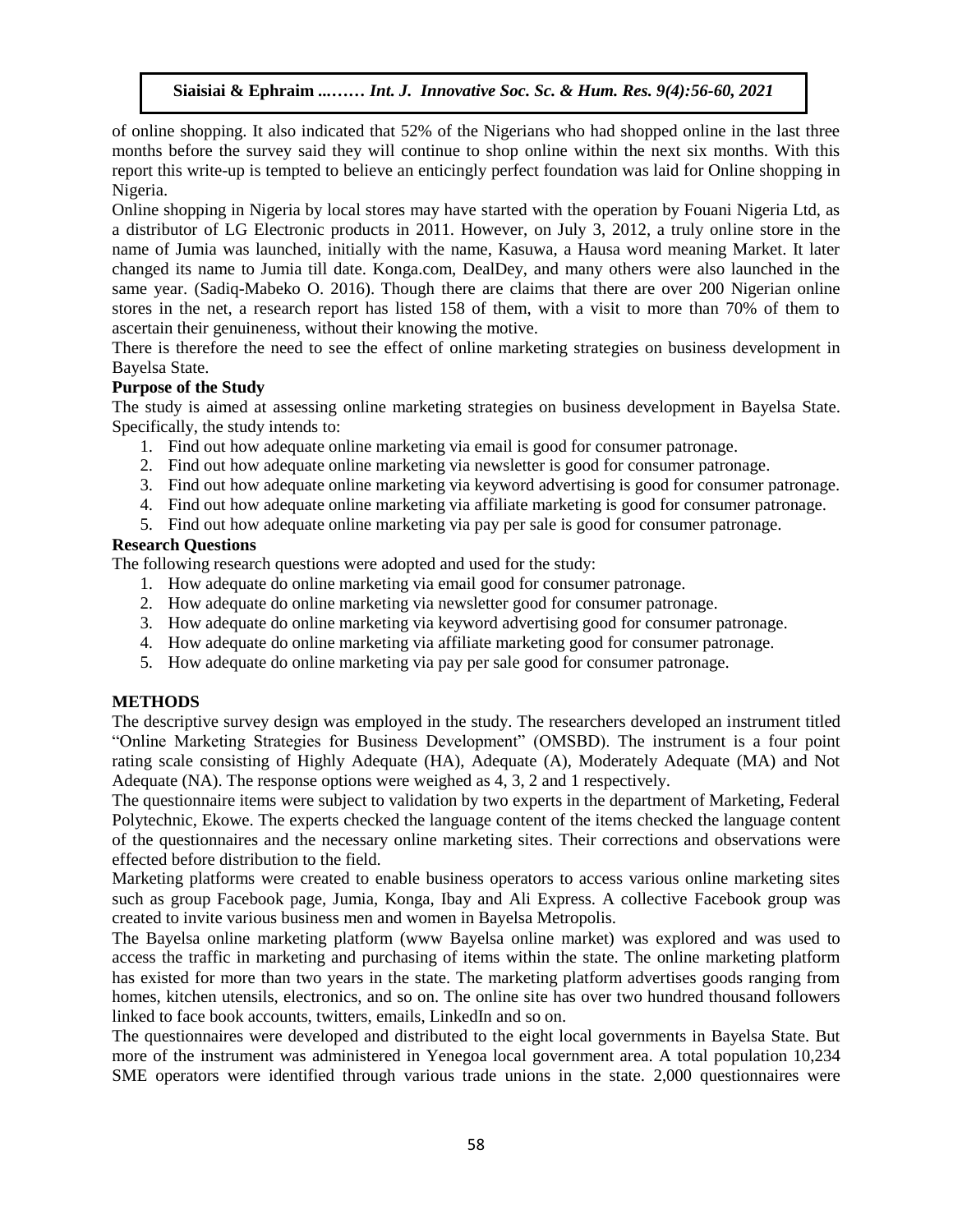developed and distributed to sampled local government area. The sampled local government areas include yenegoa, Ekeremor and Kolokuma. The sample was achieved through random sampling techniques.

SME business operators were trained by three experts from Lagos. The training lasted for three days. The training module include online uploading of business profile, products, downloading of images and communicating with online trading platforms such as Jumia, Konga, Ibay and Ali Express.

Corresponding with customers via personal online platform was discussed. The trainee were taught on creation of twitter handle and face book group business chart.

The researchers with the aid of research assistants distributed the questionnaire items directly to SME operators to get initial feedback on costumers' reaction on the use of online learning via various trade platforms.

The retrieved items were analyzed using simple mean. Mean value less than 2.50 is inadequate, while mean value 2.50 and above is adequate.

#### **DATA ANALYSIS PRESENTATION OF RESULTS**

## **Research question 1**

*How adequate do online marketing via email good for consumer patronage.* Table 1: Online marketing via email good for consumer patronage

| S/N <sub>0</sub> | tem                                                       | Mean | Decision |
|------------------|-----------------------------------------------------------|------|----------|
|                  | Online marketing via email is good for consumer patronage | 3.50 | Highly   |
|                  |                                                           |      | Adequate |

Data presented in table 1 revealed that online marketing via email is highly adequate for consumer patronage. Arugu & Wosu …… Int. J. Innovative Soc. Sc. & Hum. Res. 8(1):1-11, 2020

#### **Research question 2**

*How adequate do online marketing via newsletter good for consumer patronage.*

Table 2: Online marketing via newsletter good for consumer patronage

| S/No | Item      |  |  |                                                           |  |  |  | Mean     | Decision |
|------|-----------|--|--|-----------------------------------------------------------|--|--|--|----------|----------|
|      |           |  |  | Online marketing via Newsletter is good for consumer 3.55 |  |  |  |          | Highly   |
|      | patronage |  |  |                                                           |  |  |  | Adequate |          |

Data presented in table 2 revealed that online marketing via Newsletter is good for consumer patronage. **Research question 3**

*How adequate do online marketing via keyword advertising good for consumer patronage.*

Table 3: Online marketing via keyword advertising good for consumer patronage

| S/No | Item                                                       | Mean | Decision |
|------|------------------------------------------------------------|------|----------|
|      | Online marketing via keyword advertising good for consumer | 3.56 | Highly   |
|      | patronage.                                                 |      | Adequate |

Data presented in table 3 revealed that online marketing via keyword advertising is highly adequate for consumer patronage.

#### **Research question 4**

*How adequate do online marketing via affiliate marketing good for consumer patronage.* Table 3: Online marketing via affiliate marketing good for consumer patronage

| Table 5. Omnie marketing via armiate marketing good for consumer patronage |                                                                      |      |          |  |  |  |
|----------------------------------------------------------------------------|----------------------------------------------------------------------|------|----------|--|--|--|
| S/No                                                                       | Item                                                                 | Mean | Decision |  |  |  |
|                                                                            | Online marketing via affiliate marketing is good for consumer   3.54 |      | Highly   |  |  |  |
|                                                                            | patronage.                                                           |      | Adequate |  |  |  |

Data presented in table 4 revealed that online marketing via affiliate marketing is highly adequate for consumer patronage.